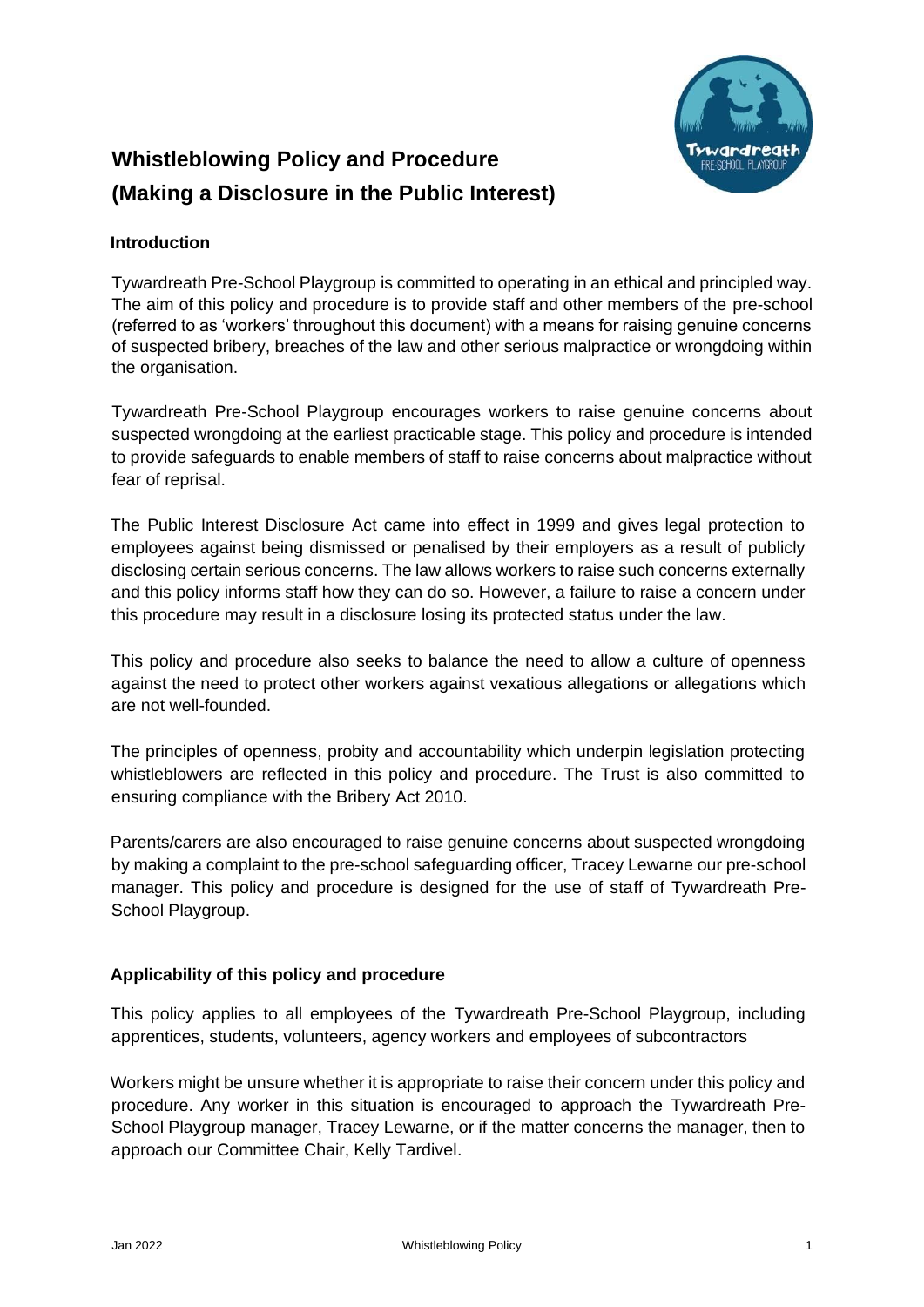## **Protected disclosures**

The law protects workers who, out of a sense of public duty and in good faith, want to reveal suspected wrongdoing or malpractice.

The law allows staff to raise what it defines as a 'protected disclosure'. In order to be a protected disclosure, a disclosure must relate to a specific subject matter (See Section 4 below) and the disclosure must also be made in an appropriate way (See Section 5). A 'protected disclosure' must, in the reasonable belief of the worker making it, also be made in the public interest. A protected disclosure must consist of information and not merely be allegations of suspected malpractice.

# **Specific Subject Matter**

If, in the course of employment, a worker becomes aware of information which they reasonably believe tends to show one or more of the following, they must use this policy and procedure:

- that a criminal offence has been committed, is being committed or is likely to be committed;
- that an individual has failed, is failing or is likely to fail to comply with any legal obligation to which they are subject;
- that a miscarriage of justice, improper conduct or unethical behaviour has occurred, is occurring, or is likely to occur;
- that the health or safety of any individual has been, is being, or is likely to be, endangered;
- that the environment, has been, is being, or is likely to be, damaged;
- that information tending to show any of the above, is being, or is likely to be, deliberately concealed.

## **Procedure for making a disclosure**

Information which a worker reasonably believes tends to show one or more of the situations given in Section 4 should promptly be disclosed to the pre-school manager, so that any appropriate action can be taken.

If it is inappropriate to make such a disclosure to the pre-school manager, a worker can raise the issue with the chairperson of the committee.

If the disclosure relates to the chairperson of the committee, a worker can raise the issue with the safeguarding lead officer, Tracey Lewarne, the setting manager.

Workers are encouraged to identify themselves when making a disclosure. If an anonymous disclosure is made, Tywardreath Pre-School Playgroup management subcommittee will not be in a position to notify the individual making the disclosure of the outcome of action taken by Tywardreath Pre-School Playgroup management subcommittee.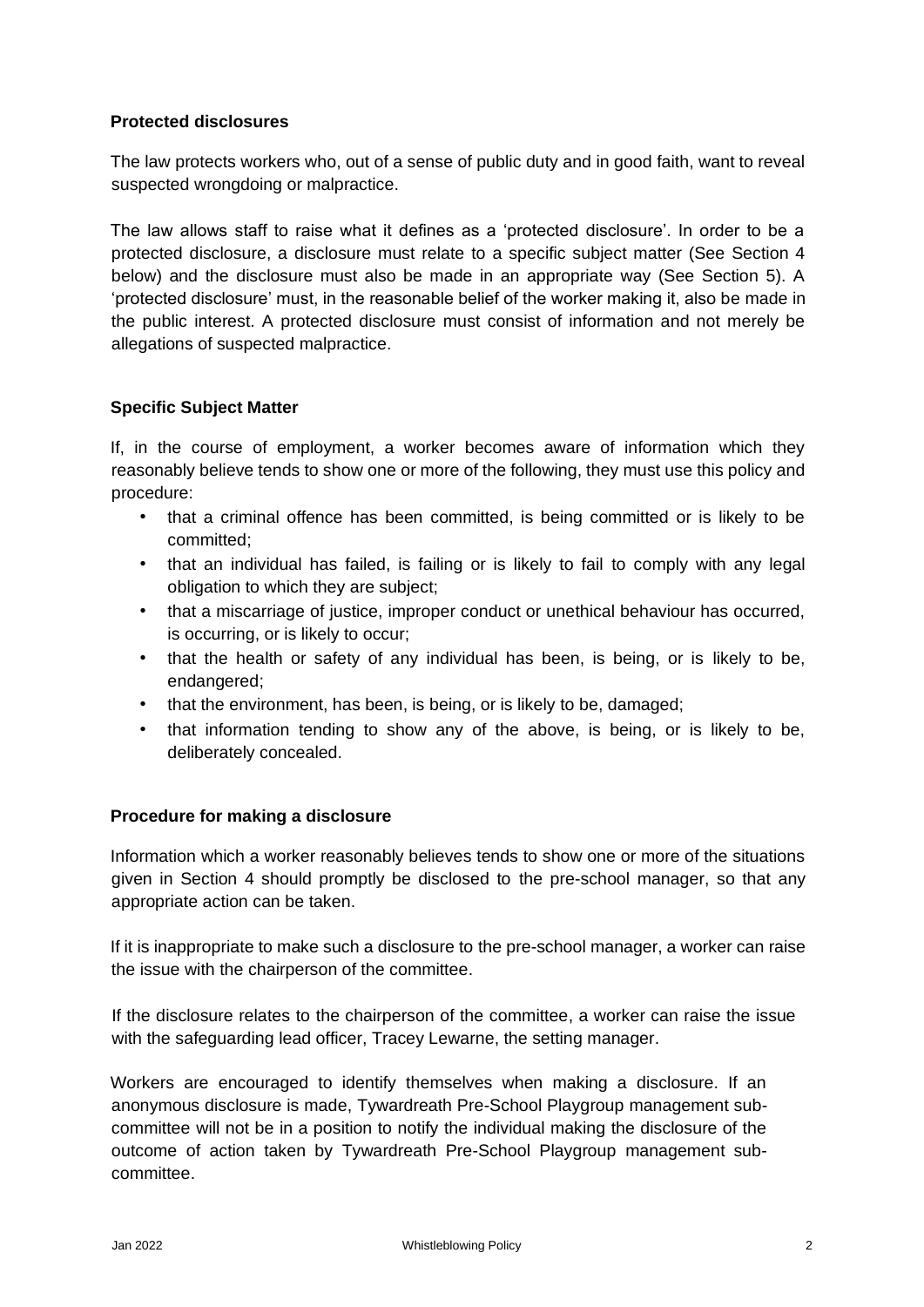Anonymity also means that Tywardreath Pre-School Playgroup management sub-committee will have difficulty in investigating such a concern. Tywardreath Pre-School Playgroup management sub-committee reserves the right to determine whether to apply this procedure in respect of an anonymised disclosure in light of the following considerations:

- the seriousness of the issues raised in the disclosure;
- the credibility of the concern; and
- how likely it is that the concern can be confirmed from attributable sources.

For further guidance in relation to this policy and procedure, or concerning the use of the disclosure procedure generally, employees should speak in confidence to the Tywardreath Pre-School Playgroup management sub-committee.

## **Procedure for investigation of a disclosure**

When a worker makes a disclosure, the Tywardreath Pre-School Playgroup management sub-committee will acknowledge its receipt, in writing, within a reasonable time.

Tywardreath Pre-School Playgroup management sub-committee will then determine whether or not it believes that the disclosure is wholly without substance or merit. If the Tywardreath Pre-School Playgroup management sub-committee considers that the disclosure does not have sufficient merit to warrant further action, the worker will be notified in writing of the reasons for the Tywardreath Pre-School Playgroup management sub-committee's decision and advised that no further action will be taken by Tywardreath Pre-School Playgroup management sub-committee under this policy and procedure. Considerations to be taken into account when making this determination may include the following:

- if Tywardreath Pre-School Playgroup management sub-committee is satisfied that a worker does not have a reasonable belief that suspected malpractice is occurring; or
- if the matter is already the subject of legal proceedings or appropriate action by an external body; or
- if the matter is already subject to another, appropriate Tywardreath Pre-School Playgroup procedure.

When a worker makes a disclosure which has sufficient substance or merit warranting further action, Tywardreath Pre-School Playgroup management sub-committee will take action it deems appropriate (including action under any other applicable Tywardreath Pre-School Playgroup policy or procedure). Possible actions could include internal investigation; referral to the Tywardreath Pre-School Playgroup auditors; or referral to relevant external bodies such as the police, Ofsted, Health and Safety Executive or the Information Commissioner's Office.

If appropriate, any internal investigation would be conducted by a manager of the Tywardreath Pre-School Playgroup management sub-committee without any direct association with the individual to whom the disclosure relates, or by an external investigator appointed by the Tywardreath Pre-School Playgroup management sub-committee, as appropriate.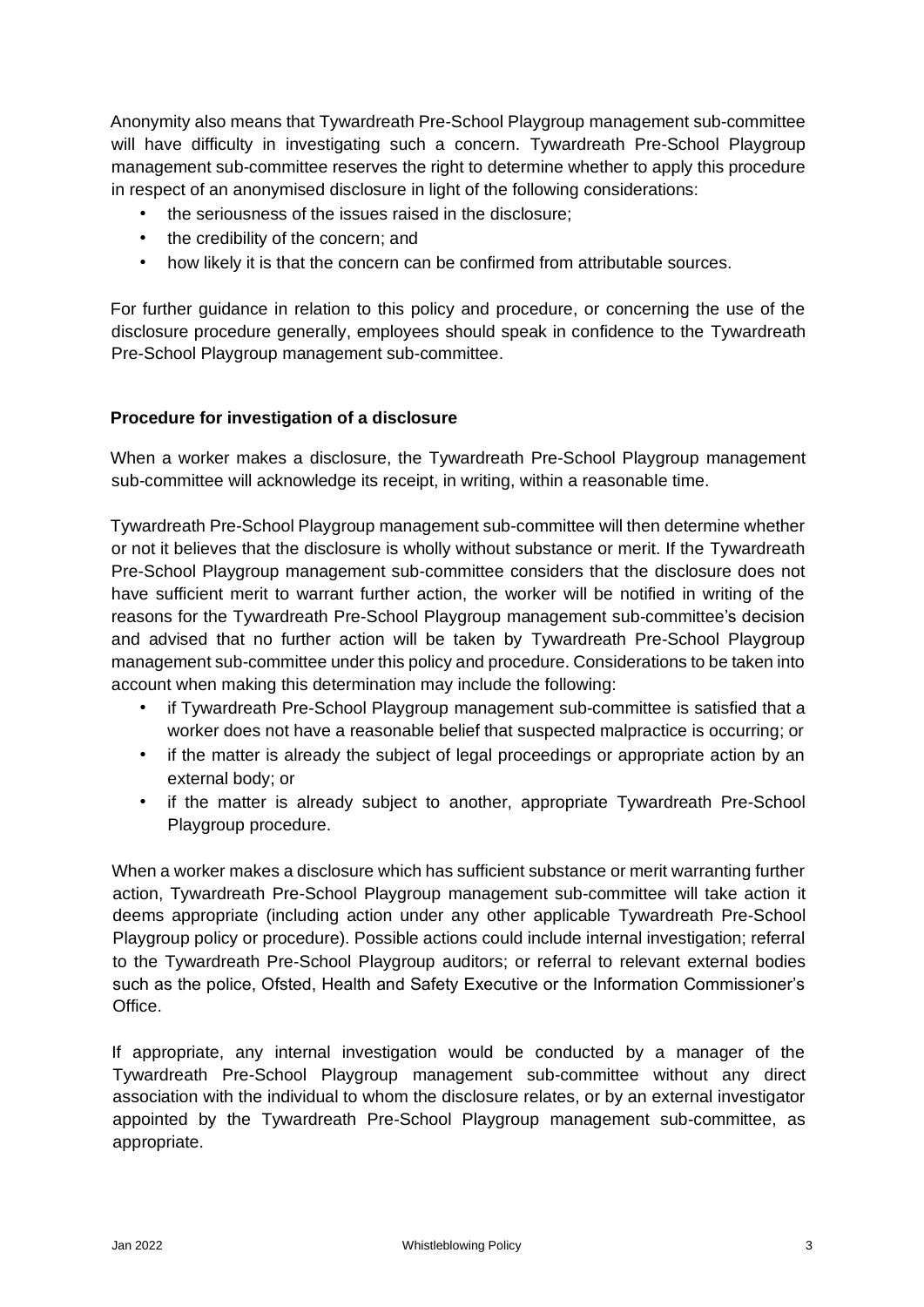Any recommendations for further action made by the Tywardreath Pre-School Playgroup management sub-committee will be addressed to the Tywardreath Pre-School Playgroup Chair, as appropriate in the circumstances. The recipient will take all steps within their power to ensure the recommendations are implemented unless there are good reasons for not doing so.

The worker making the disclosure will be notified of the outcome of any action taken by the Tywardreath Pre-School Playgroup management sub-committee under this policy and procedure within a reasonable period of time. If the worker is not satisfied that their concern has been appropriately addressed, they can appeal against the outcome by raising the issue with the Chair of Tywardreath Pre-School Playgroup management sub-committee within 10 working days by contacting the Tywardreath Pre-School Playgroup management subcommittee. The Chair of the Tywardreath Pre-School Playgroup management sub-committee will make a final decision on action to be taken and notify the worker making the disclosure.

### **Safeguards for workers making a disclosure**

A worker making a disclosure under this procedure can expect the matter to be treated confidentially by Tywardreath Pre-School Playgroup management sub-committee and, where applicable, their name will not be disclosed to anyone implicated in the suspected wrongdoing, without their prior approval. For confidentiality purposes, if the worker requests to raise their concern verbally, it would be appropriate for the Tywardreath Pre-School Playgroup management sub-committee to allow the worker to do so.

Tywardreath Pre-School Playgroup management sub-committee will take all reasonable steps to ensure that any report of recommendations, or other relevant documentation, produced by the Tywardreath Pre-School Playgroup management sub-committee does not identify the worker making the disclosure without their written consent, or unless the Trust is legally obliged to do so, or for the purposes of seeking legal advice.

No formal disciplinary action will be taken against a worker on the grounds of a disclosure made under this policy or procedure. This does not prevent the Tywardreath Pre-School Playgroup management sub-committee from bringing disciplinary action against a worker where the Tywardreath Pre-School Playgroup management sub-committee has grounds to believe that a disclosure was made maliciously or vexatiously, or where a disclosure is made outside the Tywardreath Pre-School Playgroup management sub-committee without reasonable grounds.

A worker will not suffer dismissal or any detrimental action or omission of any type (including informal pressure or any form of victimisation) by the Tywardreath Pre-School Playgroup management sub-committee for making a disclosure in accordance with this policy and procedure. Equally, where a worker is threatened, bullied, pressurised or victimised by a colleague for making a disclosure, disciplinary action will be taken by the Tywardreath Pre-School Playgroup management sub-committee against the colleague in question.